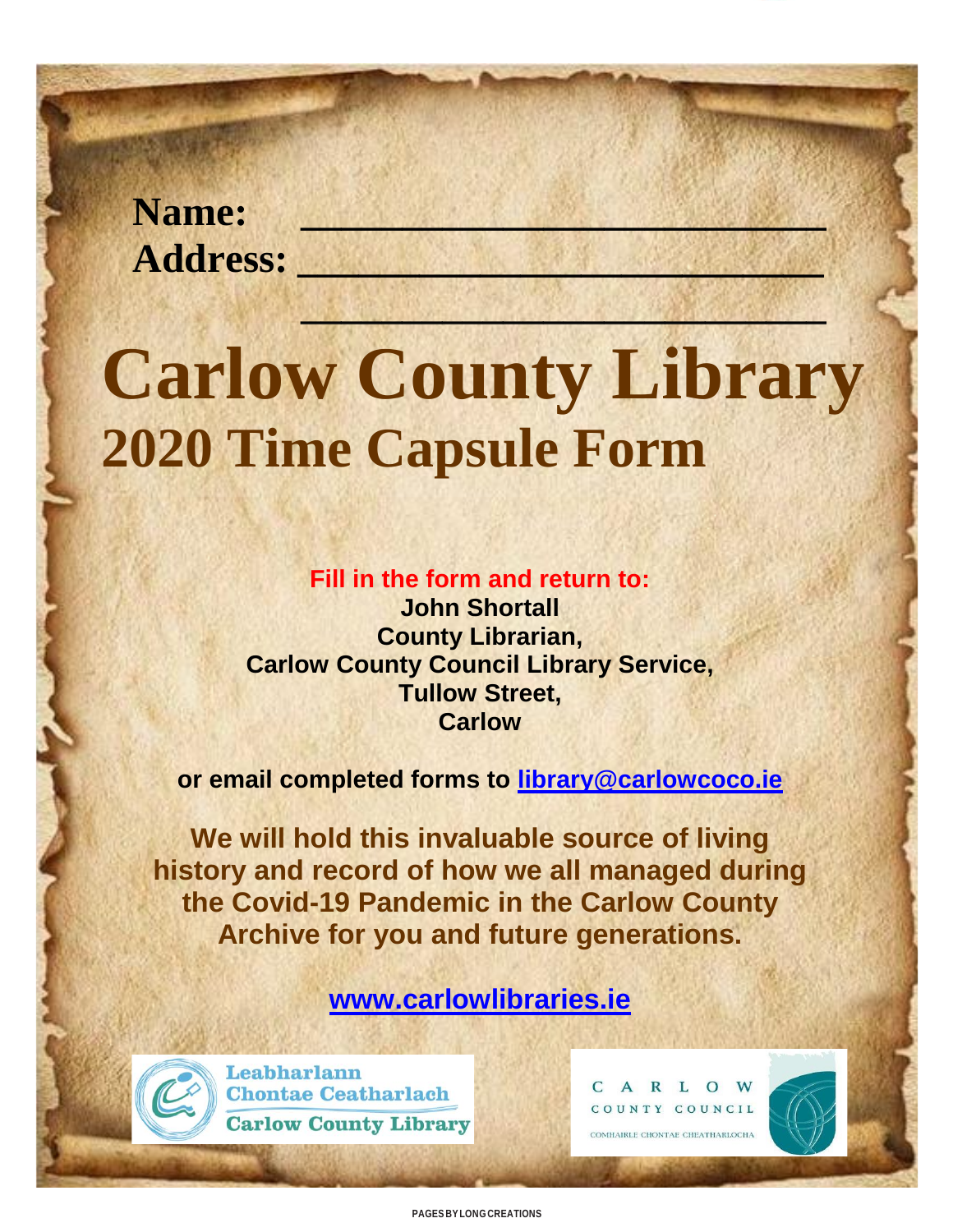| YOU ARE LIVING THROUGH HISTORY RIGHT NOW                                                                                                                                                                                                                                    |                                                                                  |  |  |
|-----------------------------------------------------------------------------------------------------------------------------------------------------------------------------------------------------------------------------------------------------------------------------|----------------------------------------------------------------------------------|--|--|
|                                                                                                                                                                                                                                                                             |                                                                                  |  |  |
| TAKE A MOMENT TO FILL IN THESE PAGES FOR YOU (AND YOUR FAMILY) TO<br>LOOK BACK ON. HERE ARE SOME OTHER IDEAS OF THINGS TO INCLUDE:<br>SOME PHOTOS FROM THIS TIME<br><b>LOCAL NEWSPAPER PAGES OR CLIPPING</b><br>$\Box$<br>A JOURNAL OF YOUR DAYS<br><b>SPECIAL MEMORIES</b> |                                                                                  |  |  |
|                                                                                                                                                                                                                                                                             | <b>LAST DAY</b><br>THE DATE __                                                   |  |  |
|                                                                                                                                                                                                                                                                             |                                                                                  |  |  |
|                                                                                                                                                                                                                                                                             |                                                                                  |  |  |
| <b>PLACE A 4X6 PICTURE</b>                                                                                                                                                                                                                                                  |                                                                                  |  |  |
| <b>HERE OF YOUR FIRST</b><br><b>DAY IN ISOLATION/</b><br><b>SOCIAL DISTANCING</b>                                                                                                                                                                                           | <b>PLACE A 4X6 PICTURE</b>                                                       |  |  |
| <b>FIRST DAY</b><br>THE DATE <b>The State State</b>                                                                                                                                                                                                                         | <b>HERE OF YOUR LAST</b><br><b>DAY IN ISOLATION/</b><br><b>SOCIAL DISTANCING</b> |  |  |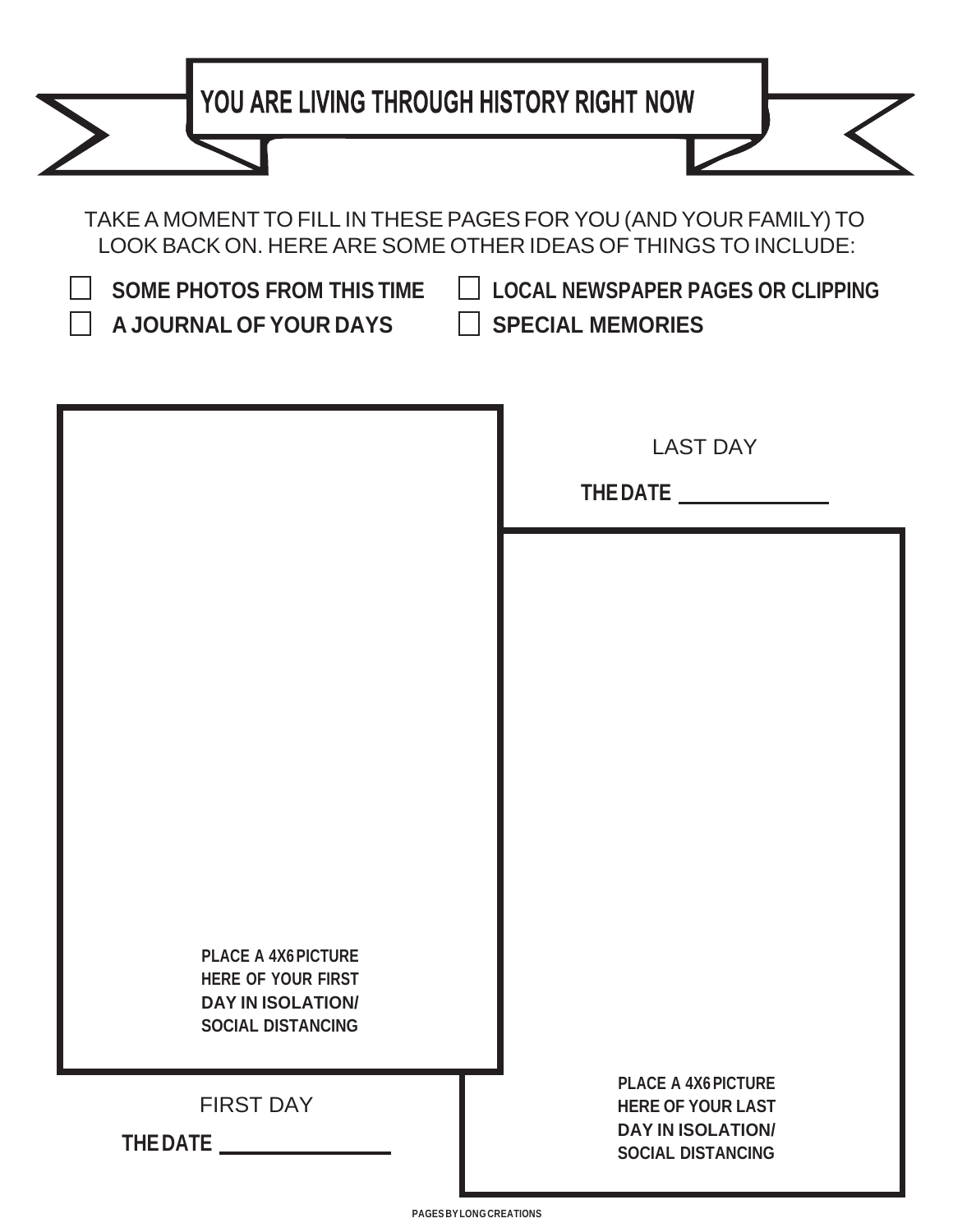| $\bigcirc$ $\bigwedge^{\prime}$ | LLABOUT ME v                            |
|---------------------------------|-----------------------------------------|
|                                 | <b>TODAY'S DATE:</b>                    |
|                                 | <b>MY FAVORITES</b><br>COLOUR:          |
| <b>YEARS</b>                    | <b>FOOD:</b>                            |
|                                 | <b>SHOW:</b> _________<br><b>MOVIE:</b> |
|                                 | <b>BOOK:</b> ______<br><b>ACTIVITY:</b> |
| <b>INCHES</b><br><b>TAL</b>     | SONG: ________________________          |
|                                 |                                         |
|                                 | PERSON: ________________________        |
| POUNDS                          | <b>PART ABOUT BEING AT HOME:</b>        |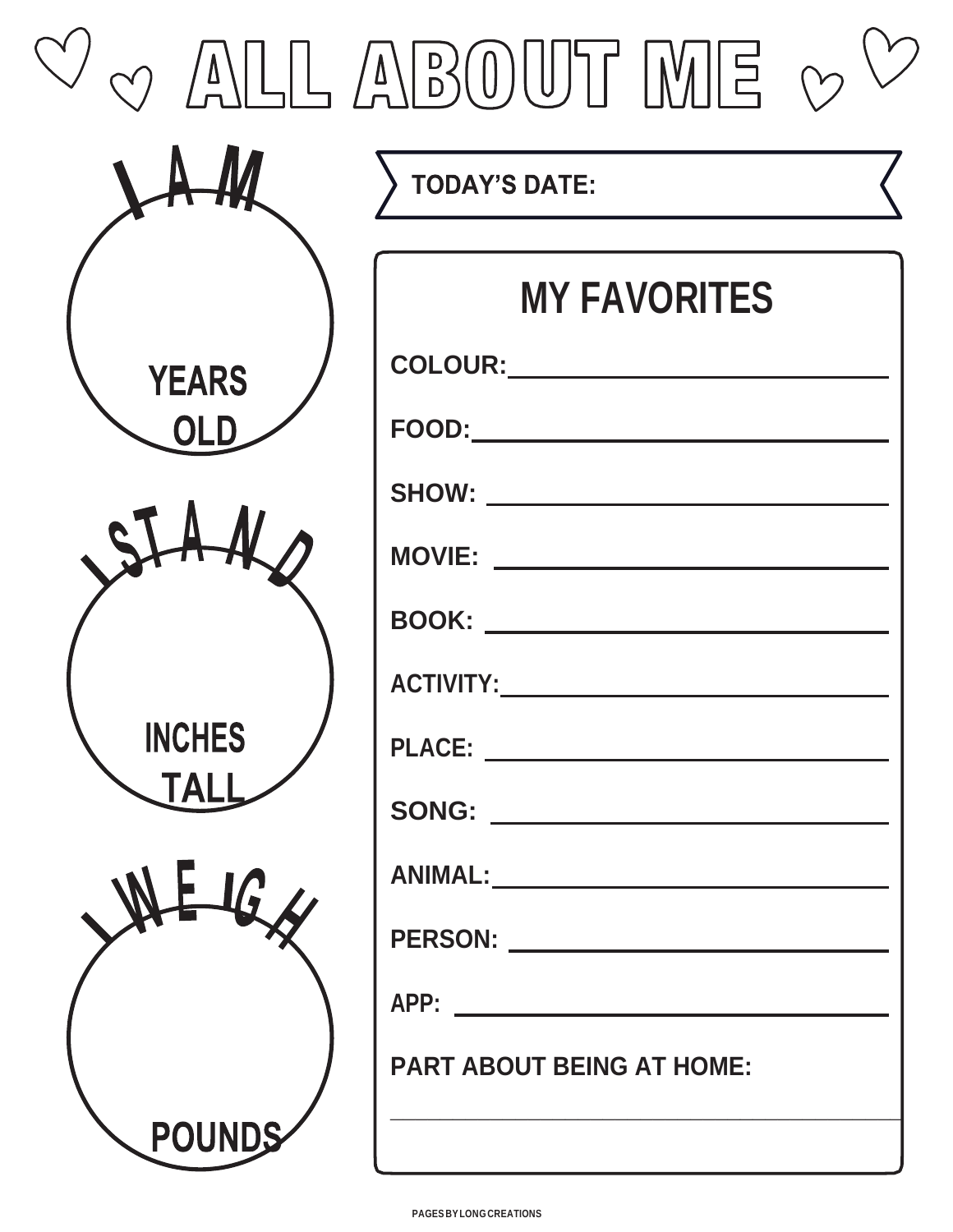

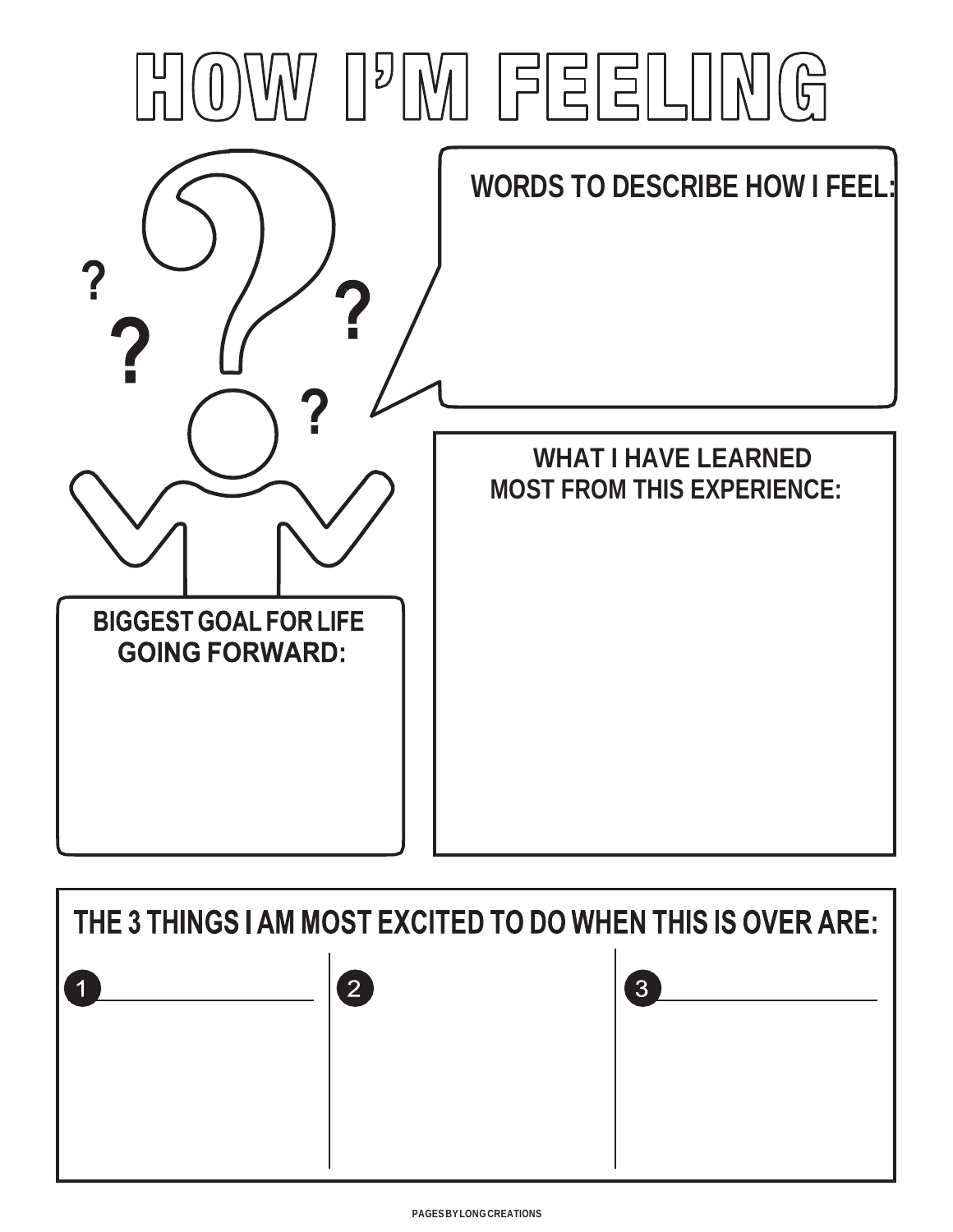



THINGS I AM DOING TO HELP **FEEL CONNECTED WITH OTHERS:** 

**MY HOME ADDRESS DURING THIS TIME:**

| <b>LIST OF ALL THE PEOPLE I</b> | <b>WHAT CHANGES HAVE I SEEN IN MY</b> |
|---------------------------------|---------------------------------------|
| <b>CAN'T WAIT TO SEE AGAIN:</b> | <b>COMMUNITY? THE GOOD AND BAD</b>    |
|                                 |                                       |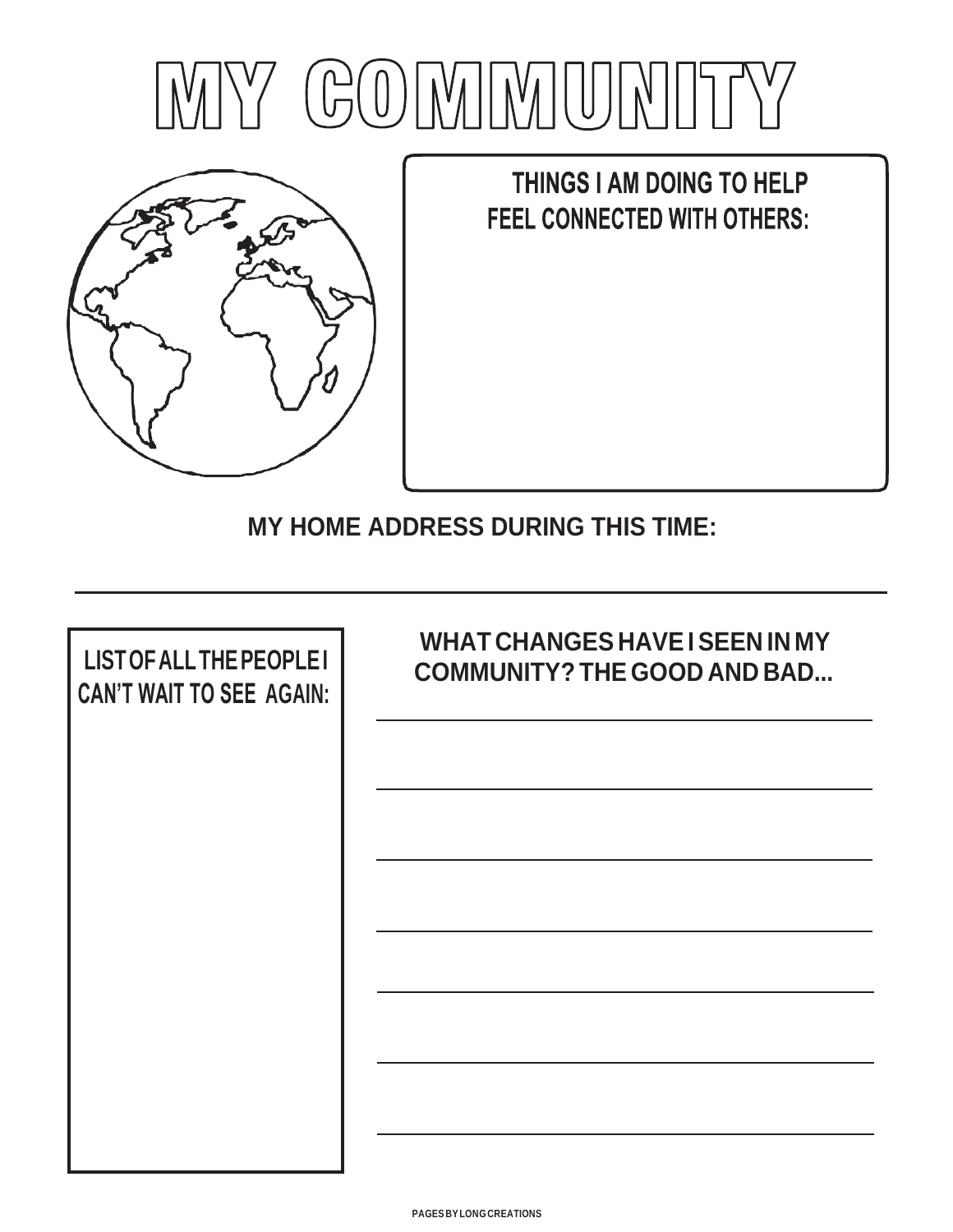# **I AM NOT STUCK AT HOME, I AM SAFE AT HOME!**



 $\mathbf{I}$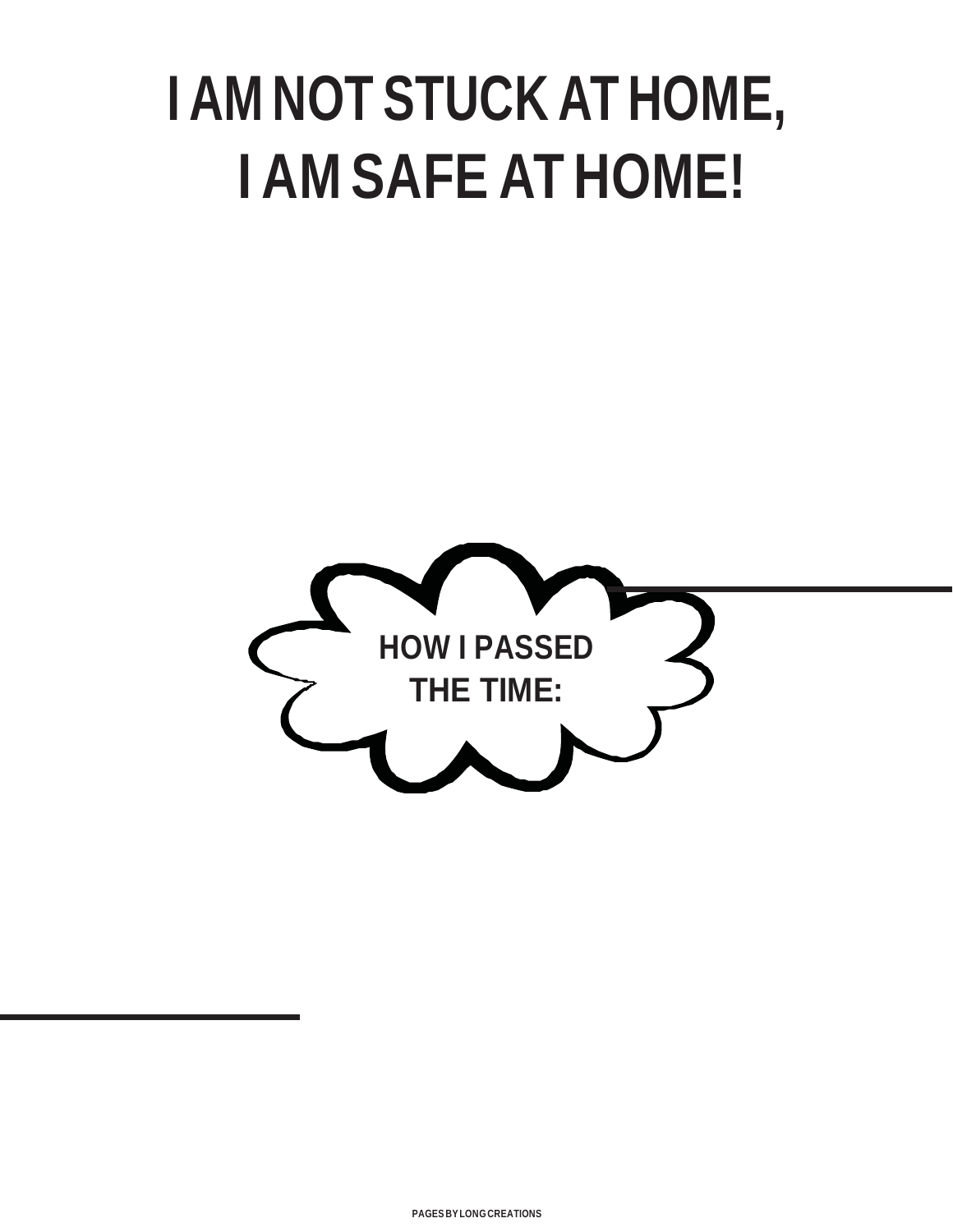## FACTS FROM THIS TIME **#1SELLINGMOVIE:**

| <b>TRENDING TV SHOWS:</b> |                             |
|---------------------------|-----------------------------|
|                           | <b>NEW MOVIES RELEASED:</b> |
|                           |                             |
| #1 SONG IN THE CHARTS:    |                             |

#### **POPULAR MUSIC ARTISTS:**

#### **THE PRESIDENT IS:**

#### **POPULAR FASHION:**

| <b>THE AVERAGE PRICE OF:</b>                                                                                                                                                                                                     |
|----------------------------------------------------------------------------------------------------------------------------------------------------------------------------------------------------------------------------------|
| GAS/PETROL:_____________                                                                                                                                                                                                         |
| <u>MILK:____________________</u>                                                                                                                                                                                                 |
|                                                                                                                                                                                                                                  |
|                                                                                                                                                                                                                                  |
| CHOCOLATE: _____________                                                                                                                                                                                                         |
|                                                                                                                                                                                                                                  |
| $\frac{1}{2}$ . The set of the set of the set of the set of the set of the set of the set of the set of the set of the set of the set of the set of the set of the set of the set of the set of the set of the set of the set of |
|                                                                                                                                                                                                                                  |
|                                                                                                                                                                                                                                  |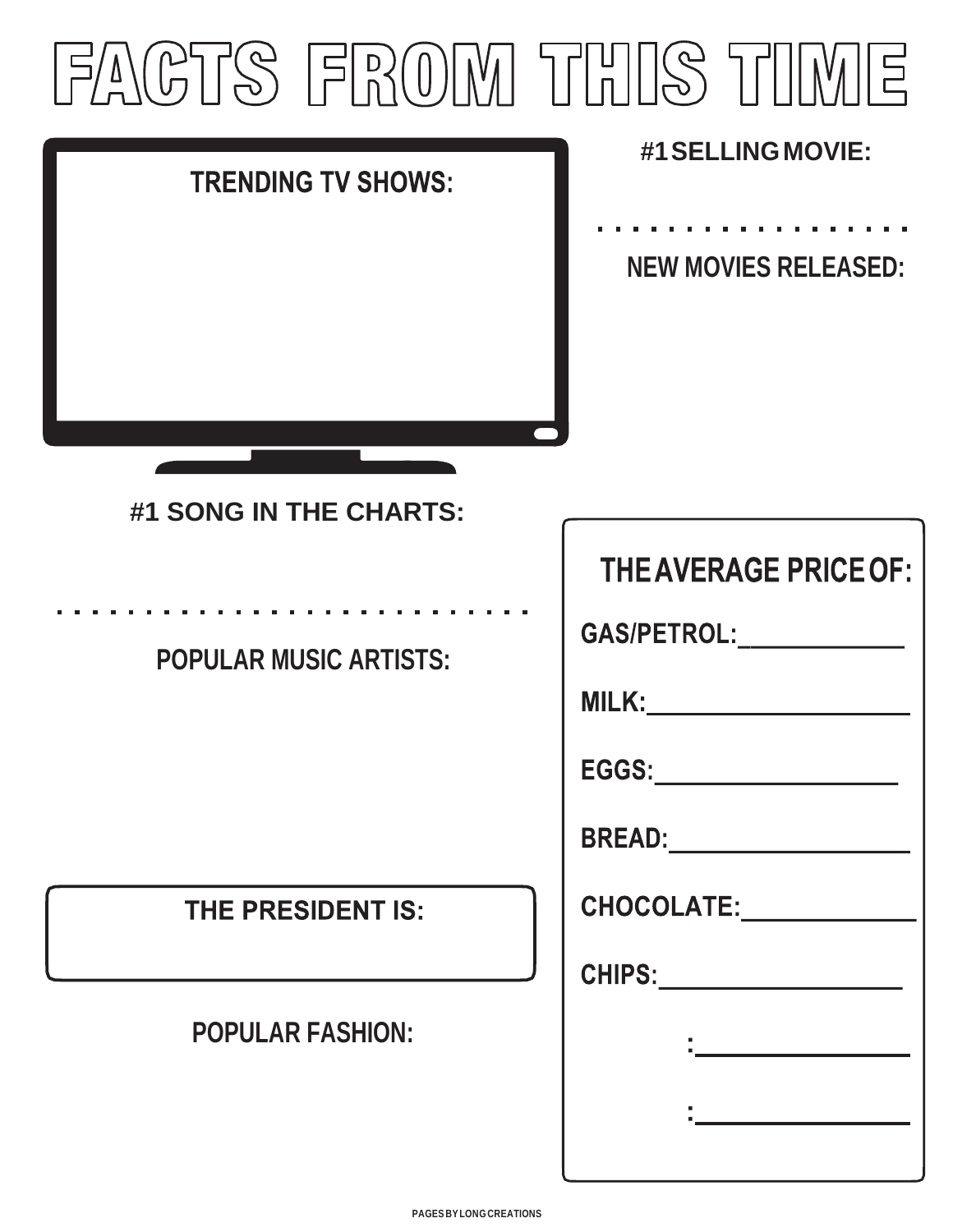## EVENTS I MISSE  $\begin{bmatrix} 1 & 1 \\ 1 & 1 \end{bmatrix}$

**LIST OF THE OCCASIONS I MISSED CELEBRATING DURING THIS TIME (E.G. ST. PATRICK'S DAY, EASTER, BIRTHDAYS, ANNIVERSARIES)**

| <b>EVENT</b> | <b>DATE</b> | <b>HOW I CELEBRATED</b> |
|--------------|-------------|-------------------------|
|              |             |                         |
|              |             |                         |
|              |             |                         |
|              |             |                         |
|              |             |                         |
|              |             |                         |
|              |             |                         |
|              |             |                         |
|              |             |                         |
|              |             |                         |
|              |             |                         |
|              |             |                         |
|              |             |                         |
|              |             |                         |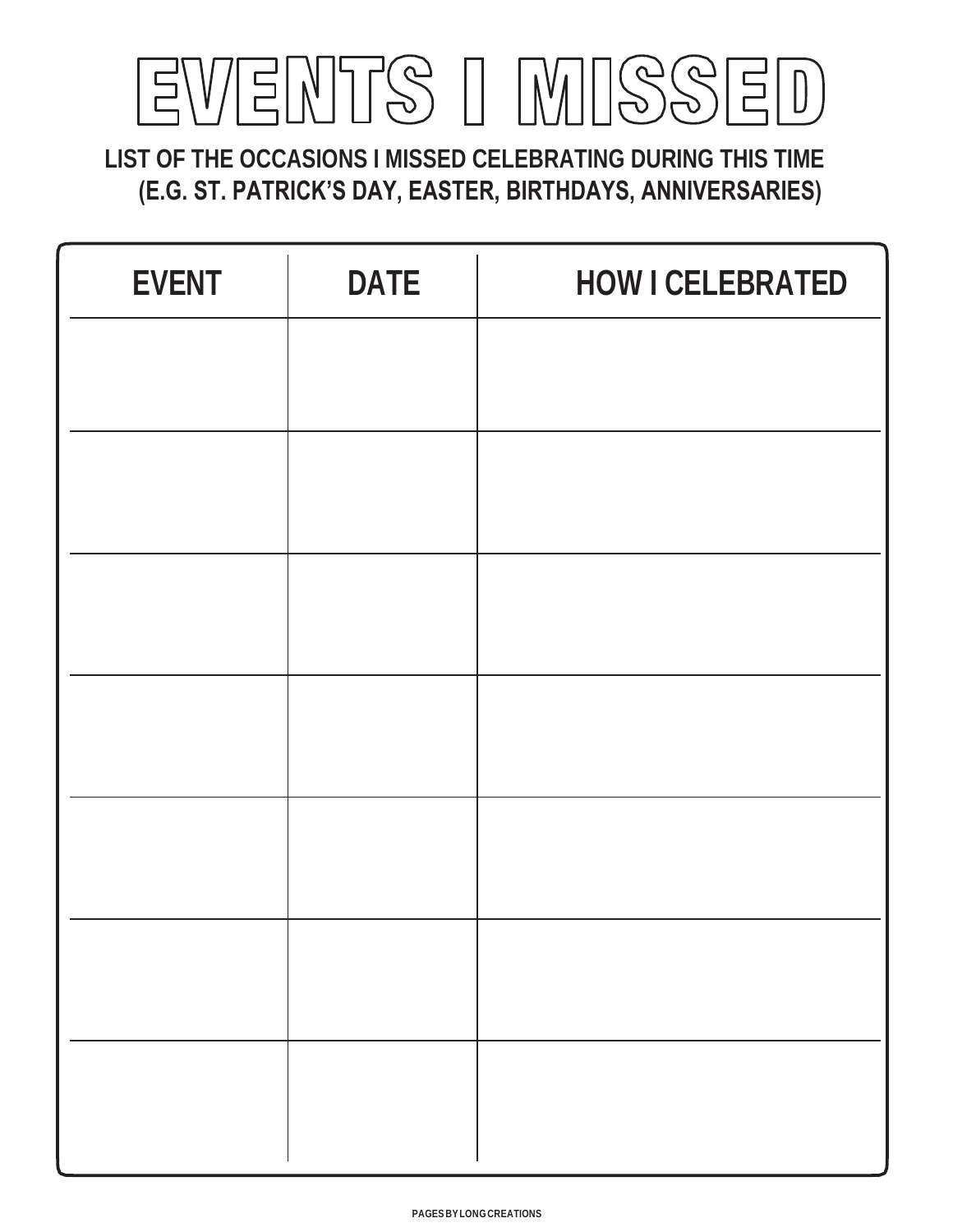# **THINGS TO REMEMBER....**

| <b>WHAT HAS BEEN THE</b><br><b>BIGGEST CHANGE?</b>              |         | <b>MY HOPE FOR THE FUTURE: :</b> | "Int In<br><b>DAYS SPENT INSIDE</b>                            |
|-----------------------------------------------------------------|---------|----------------------------------|----------------------------------------------------------------|
| HOW YOU FELT:                                                   | 2.<br>3 |                                  | YOUR TOP 3 MOMENTS FROM THIS EXPERIENCE:                       |
| <b>THINGS I WILL NOT TAKE</b><br><b>FOR GRANTED AFTER THIS:</b> |         |                                  | <b>WHAT I AM MOST THANKFUL FOR?</b>                            |
|                                                                 |         |                                  | WRITE ANYTHING HERE YOU HOPE YOU NEVER FORGET ABOUT THIS TIME: |